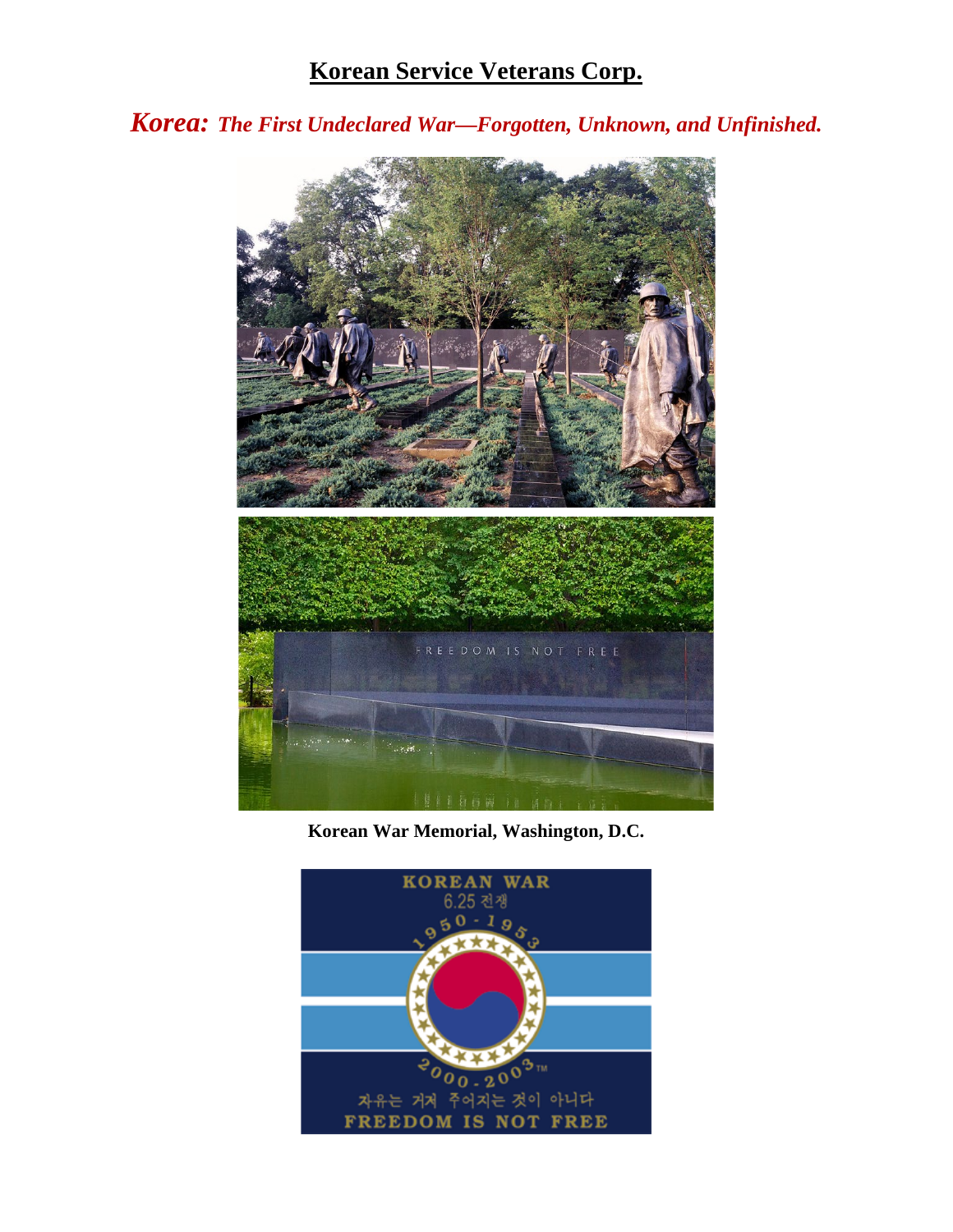## **Korean Service Veterans Corps** A Grateful Nation Remembers — Freedom is not Free

For the White House, Joint Chiefs of Staff, Congress and American people during the 1950's, the Korean War never measured up to its precedent, The Second World War. Korea was fought in a remote, backward country of no vital or strategic interest, and it ended in a deadlock – where no matter how much time has been allowed to pass, the conflict has never resolved itself. President Truman never acknowledged it as a war, even though he was responsible for sending American troops to fight in it, without seeking a mandate from Congress and prior to a United Nations mandate. Clearly this was the United States' first modern undeclared war, which changed the eligibility criteria for the awarding of the Sons of the American Revolution third oldest medal – The War Service Medal.

Throughout its history, the United States has formally declared war against foreign nations five times. Congressional Declarations of War sanctioned the War of 1812, Mexican-American War, Spanish-American War, World War I and World War II. Following the end of the War with Spain, the SAR War Service Medal was authorized in 1899 for members who had served in uniform during that war. The medal was generic in that it was awarded to members of the military of that time. The generic nature for awarding the SAR War Service Medal remained during the declared World War I and II. All that was required of a Compatriot to receive the SAR War Service Medal during those wars was to have been in uniform. With the advent of "undeclared wars," the criteria for the awarding the SAR War Service Medal changed. The medal today is authorized for those who have served in the armed forces of the United States (or a country that was an ally of the United States or in a United Nations Peace Keeping Force) and fought against a common enemy of the United States in a war or action that has been recognized by a branch of the Armed Forces of the United States and for which a campaign medal and ribbon has been authorized.

27 July 2018 marked the 65th Anniversary of the Korean Armistice Agreement. The armistice of 1953 was not signed by Heads of States representing their nations, but those signing the armistice were U.S. Army Lieutenant General William Harrison, Jr., for the United Nations Command and North Korean General Nam Il for the North Korean People's Army and the Chinese People' Volunteer Army. A representative of South Korea didn't sign the agreement; but the country's official position was that it would not obstruct the Armistice Agreement's implementation.

As we know an armistice agreement is usually a temporary measure, created to give warring parties ample time to negotiate a peace treaty. But a final settlement hasn't happened. The Korean Armistice Agreement remains a truce document. Yet armed forces of South Korea and the United States stand at the ready while armed North Korean troops stand at the ready, each opposing force monitors the movements of the other across a 2.4 mile demilitarized zone.

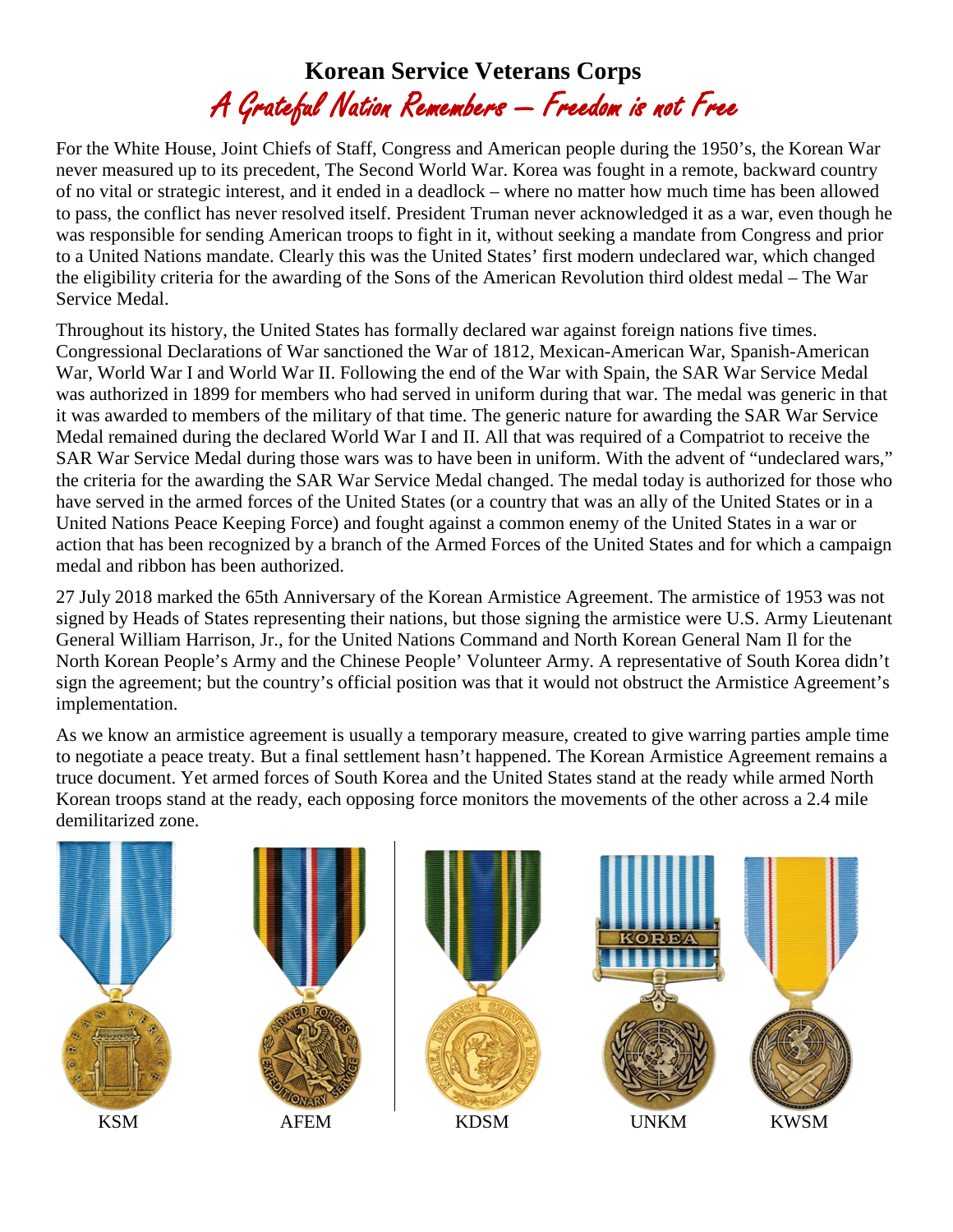Please understand, that just because you served during the "Korean War Era" does NOT mean you qualify for the NSSAR Korean Service Veterans Corps. You would need to serve in Korea to qualify.

Strange reality exists, concerning the Korean War and its aftermath. Chief in this regard is the fact the war never ended with a peace settlement. Any veteran from the WWII era knows if he was a participant in a World War. But many Compatriots who served in the first undeclared war of the 1950's and beyond in the defense of South Korea may not know they are eligible for the Korean Service Veterans Corps. Clarification on this matter comes clear when you review the history of the five campaign medals the VRC looks for when a Compatriot submits a survey to join the Korean Service Veterans Corps.

Much thought has gone into the structure for qualifying Compatriots for the Korean Service Veterans Corps (KSVC). Our guidance conforms to SAR Policy—especially as it links the awarding of an SAR War Service Medal to Campaign Medals, Service Medals and/or Armed Forces Expeditionary Medals. Thus the following is presented to help Compatriots understand how medals as shown above qualify one to become a member of the Korean Service Veterans Corps and to receive a Certificate of Patriotism signed by the President General.

(1) **The National Defense Service Medal** is a campaign medal, reflecting only military service. It's not a qualifying medal for this program nor the awarding of the War Service Medal.

(2) **Korean Service Medal (KSM)** is a U.S. Campaign Medal. It has specific dates associated with it. It's the primary United States medal for participation in the Korean War and is awarded to any U.S. service member, who performed duty in the Republic of Korea, between June 27, 1950 and July 27, 1954.

(3) **Armed Forces Expeditionary Medal** (**AFEM)** is a U.S. Campaign Medal. The medal is awarded for participation in any military campaign of the United States for which no other service medal is authorized. This medal has been awarded for at least 45 designated military campaigns, from events such as the Cuban Missile Crisis and Korea to retroactive campaigns such as Quemoy and Matsu. Sometimes the AFEM is authorized before a specific campaign medal is authorized; witness the authorization of the AFEM before the effective dates of the Vietnam Service Medal and Southwest Asia Service Medal. Korean Armed Forces Expeditionary Medal - Oct. 1, 1966 - Jun. 30, 1974

(4) **Korean Defense Service Medal (KDSM)** is a U.S. Campaign Medal authorized for those members of the United States Armed Forces who have served actively in the defense of the Republic of Korea, after the signing of the Korean Armistice Agreement. It was created in 2002 when it was signed into law by President George W. Bush. The Korea Defense Service Medal is retroactive to the end of the Korean War and is granted to any service performed after July 28, 1954 thru today. The [National Personnel Records Center](https://en.wikipedia.org/wiki/National_Personnel_Records_Center) is responsible for verifying entitlement of the KDSM to discharged members of the military who served in Korea prior to the creation of the KDSM. As an official Department of Defense exception to policy, service members may be entitled to both the Armed Forces Expeditionary Medal and the KDSM for participation in operations in Korea during the same timeframe of October 1, 1966 thru June 30, 1974. Only one award of the Korea Defense Service Medal is authorized, regardless of the amount of time or tours served in the Korean theater.

To qualify for the KDSM, a service member must have served at least thirty consecutive days in the South Korean theater. The medal is also granted for 60 non-consecutive days of service which includes reservists on annual training in South Korea. Exceptions are made for the 30/60 days' time requirement if a service member participated in a combat armed engagement, was wounded or injured in the line of duty requiring medical evacuation, or participated as a regularly assigned aircrew member in flying sorties which totaled more than 30 days of duty in South Korean airspace. In such cases, the KDSM is authorized regardless of time served in theater.